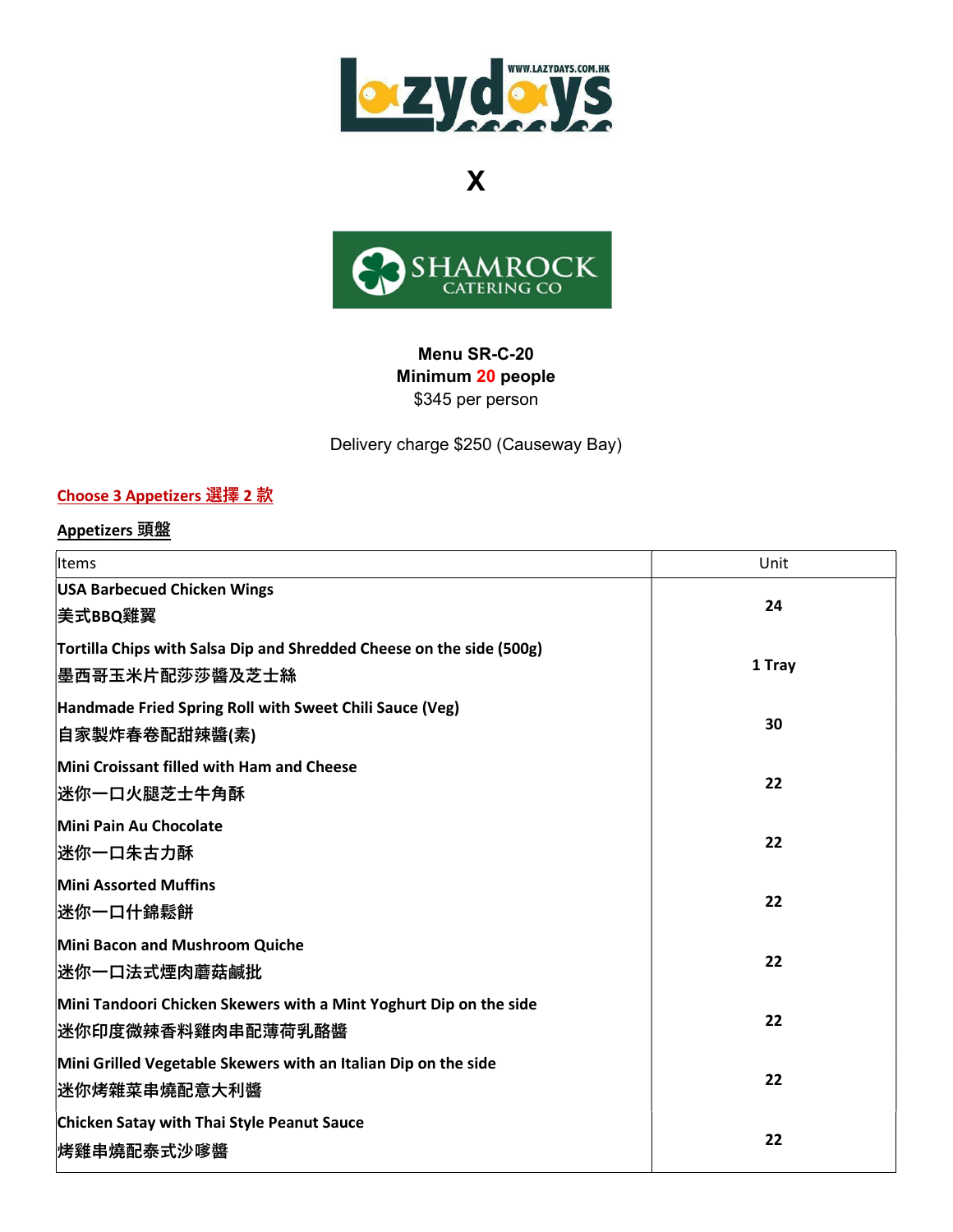



### Choose 1 Sandwich (Quarter pieces) 選擇 1 款 Unit

|                                                                      | UIIIL |
|----------------------------------------------------------------------|-------|
| Items                                                                |       |
| Mozarella Cheese Roasted Eggplant Sandwich(V)                        | 20    |
| 水牛芝士烤茄子三明治(素)                                                        |       |
| Roasted Chicken Salad with Herb and Mayonnaise Sandwich              | 20    |
| <b> 香草烤雞肉沙律配蛋黃醬三明治</b>                                               |       |
| Farmer Ham, Cheese, Tomato, and Herb with Mayonnaise Sandwich 煙熏火腿芝士 | 20    |
| <b> 番茄香草配蛋黃醬三明治</b>                                                  |       |

# <mark>Choose 2 Salads 選擇 2 款沙律</mark> King The Choose 2 Salads 選擇 2 款沙律

| <b>Classic Caesar Salad with Caesar Dressing on the side</b><br><b> 經典凱撒沙律配凱撒醬</b>       | Approx 1.5 kg |
|------------------------------------------------------------------------------------------|---------------|
| Crudites Vegetable Sticks Salad with an Italian Dressing on the side(V)<br> 蔬菜條配意式沙律汁(素) | Approx 1.5 kg |
| Som Yum Thai Shredded Green Papaya Salad (V)<br> 泰式青木瓜沙律(素)                              | Approx 1.5 kg |
| <b>Pesto Chicken Bowtie Pasta</b><br> 青醬雞肉蝴蝶粉沙律                                          | Approx 1.5 kg |
| Ham, Sweetcorn, and Peppers Fusilli with Ranch Dressing<br><b> 火腿粟米燈籠椒螺絲粉配千島醬</b>        | Approx 1.5 kg |
| Garden Pasta Salad with Ranch Dressing (V)<br> 田園沙律配千島醬(素)                               | Approx 1.5 kg |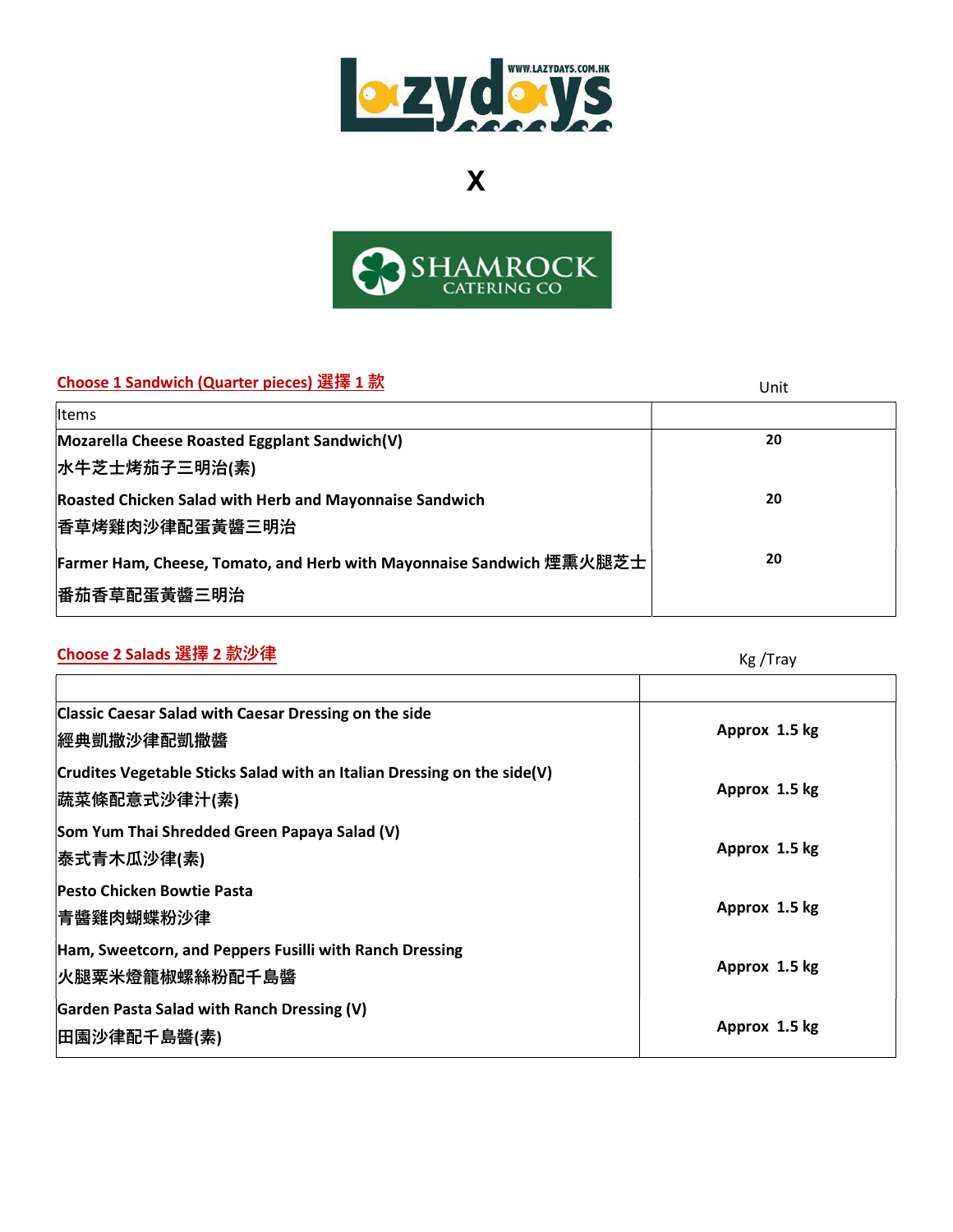



### Choose 4 Mains 選擇 4款主菜

|                                                                                                         | Kg/Tray                                                                  |
|---------------------------------------------------------------------------------------------------------|--------------------------------------------------------------------------|
| Minced Beef Bolognaise Lasagna served with Garlic Bread<br> 肉醬千層麵(牛肉)配蒜蓉包                               | Approx 1.5kg                                                             |
| Chicken Lasagna served with Garlic Bread<br><b> 雞肉千層麵配蒜蓉包</b>                                           | <b>Approx 1.5kg</b>                                                      |
| Vegetable Lasagna with Fresh Homemade Tomato Sauce and Garlic Bread (Veg)<br> 自家製新鮮番茄醬蔬菜千層麵配蒜蓉包(素)      | Approx 1.5kg                                                             |
| Whole Cooked Chicken with Thai, BBQ, Lemon and Herbs, or Tandoori Sauce<br> 全隻法式旋轉烤雞配泰式醬、燒烤醬、檸檬香草或印度微辣醬 | *Whole Chicken cut into 4 slices 6<br>full chickens cut into 20 quarters |
| Hong Kong Style Sweet and Sour Chicken with Steamed Rice<br><b> 生炒咕嚕雞球飯</b>                             | <b>Approx 1.5kg</b>                                                      |
| Thai Style Green Vegetable Curry with 1kg Steamed Rice (V)<br> 泰式青咖哩蔬菜飯(素)                              | <b>Approx 1.5kg</b>                                                      |
| Thai Style Green Chicken Curry with 1kg Steamed Rice<br><b> 泰式青咖哩雞飯</b>                                 | <b>Approx 1.5kg</b>                                                      |
| Thai Style Yellow Curry with Tofu and Vegetables with 1kg Steamed Rice<br><b> 泰式黃咖哩豆腐及蔬菜飯</b>           | <b>Approx 1.5kg</b>                                                      |
| Thai Style Stir-fried minced Pork with Chili and Basil with 1kg Steamed Rice<br><b> 泰式羅勒炒豬肉碎飯</b>       | Approx 1.5kg                                                             |